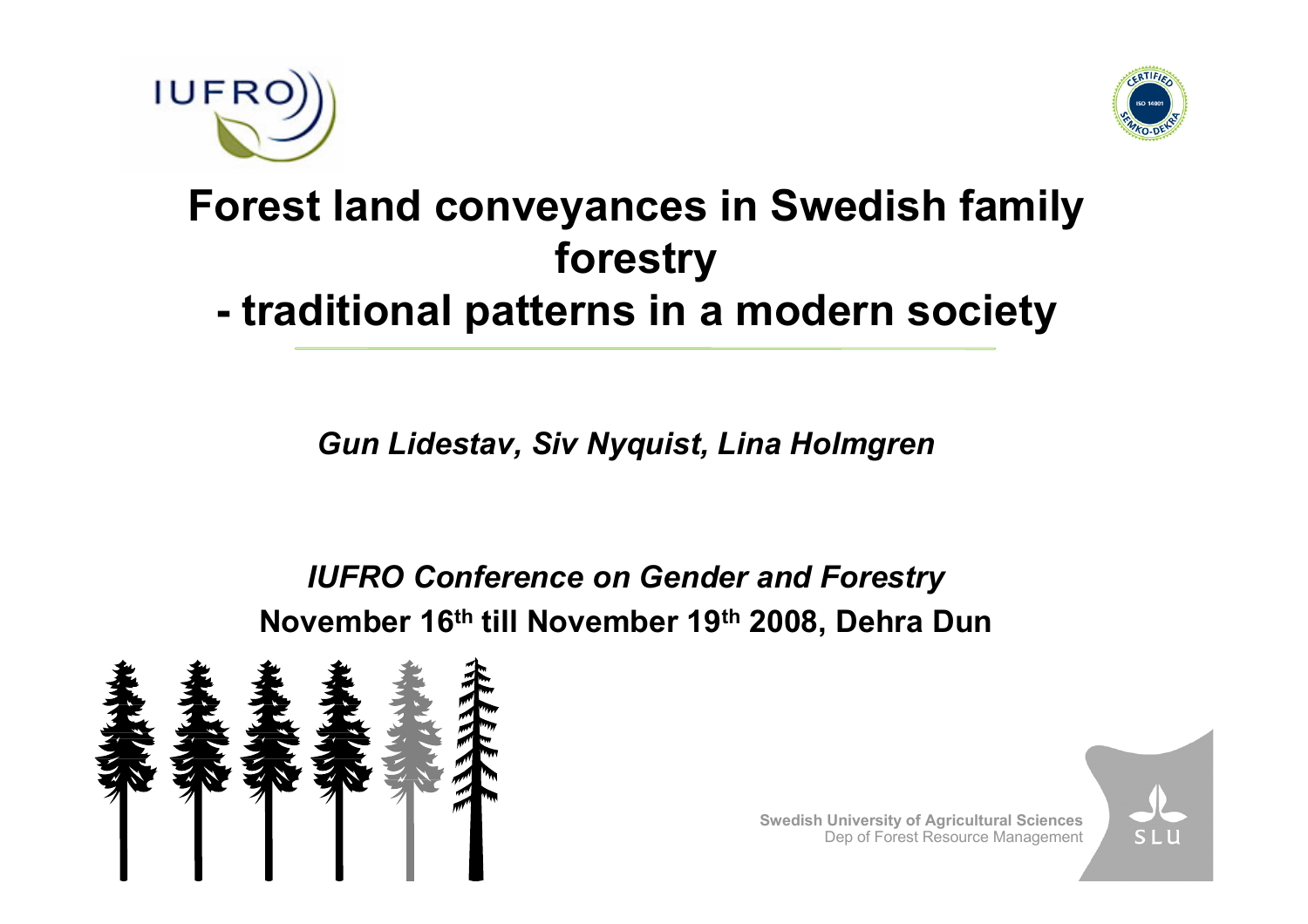#### **Forest ownership in contemporary Swedish family forestry**



Men owns more then women!

**But are there also differences in how the family forest farms are trensfered?**



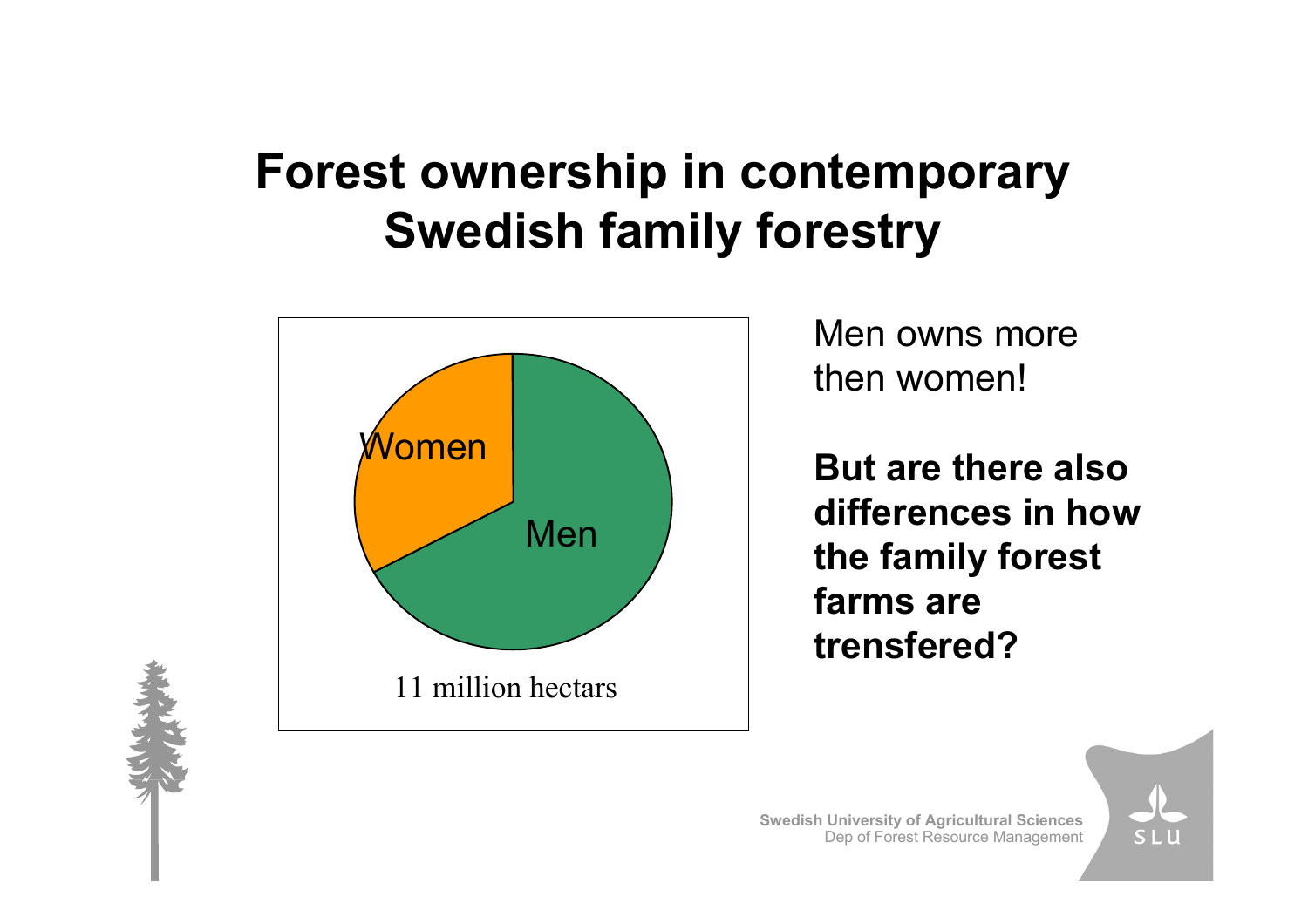### **Gender Structures in Family Forestry**



Dep of Forest Resource Management

**SL**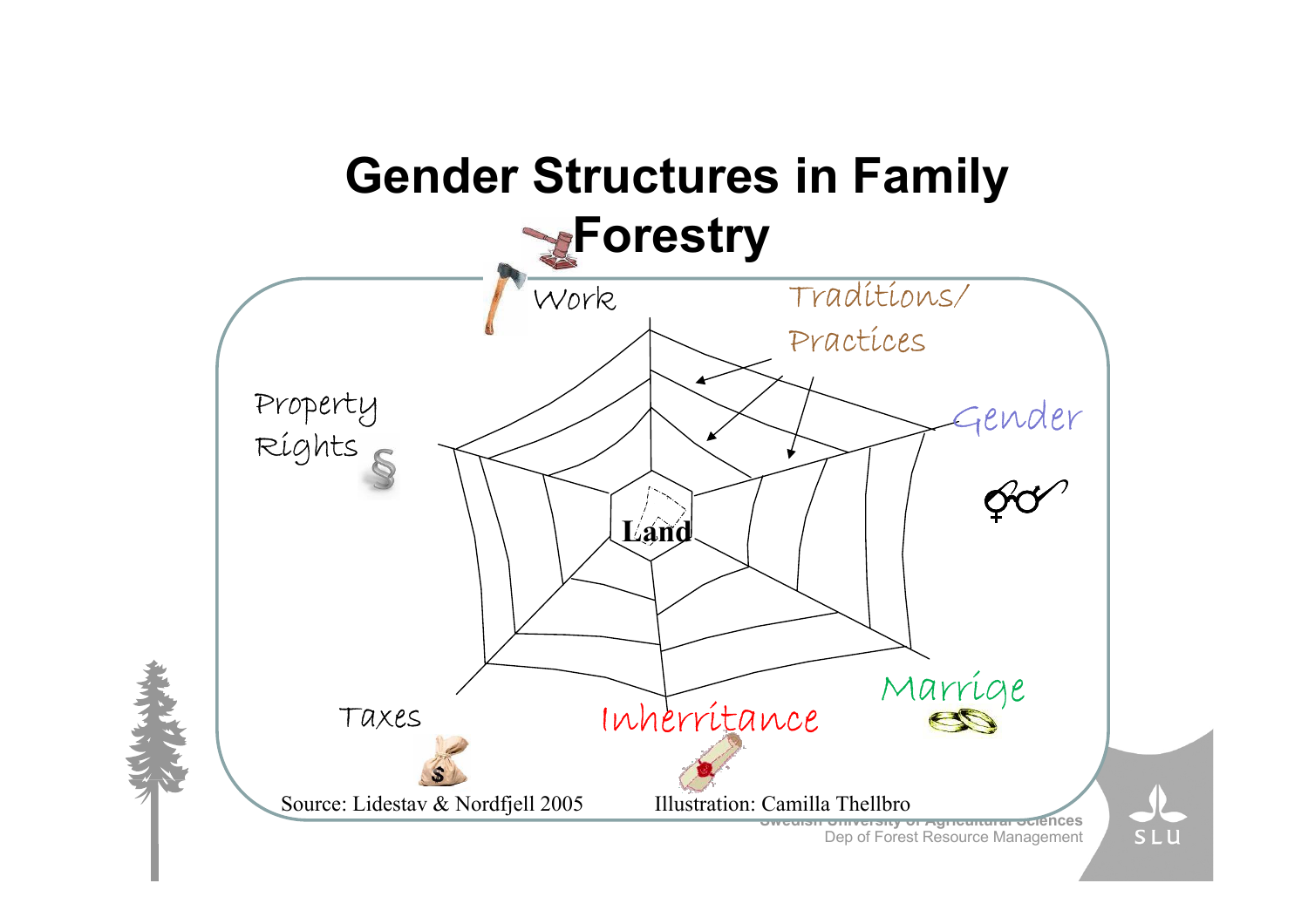# **Household setting**



I) Nuclear family II) Pre mortem inheritance III) Dwory tradition



**Swedish University of Agricultural Sciences** Dep of Forest Resource Management

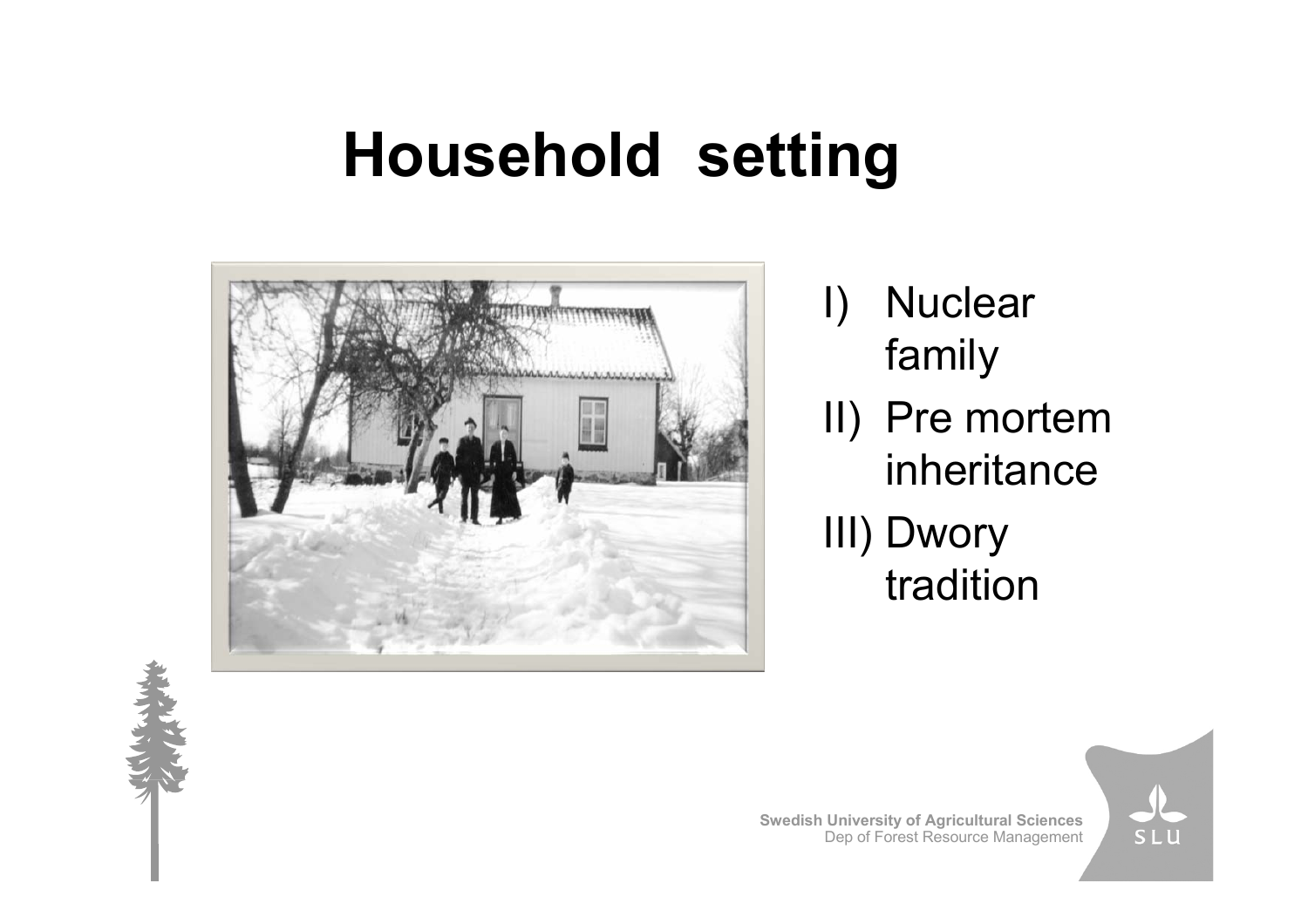## **Traditional land transmission**

- **Equal inheritance legislation since 1845**
- •**In practice a male primogeniture in most parts of Sweden** •**Inherited land and "morning gift"private property within marriage**

**Swedish University of Agricultural Sciences** Dep of Forest Resource Management •**Husband and wife equal right to matrimonial property** •**Women not legally competent until 1863(unmarried), 1921 (married)**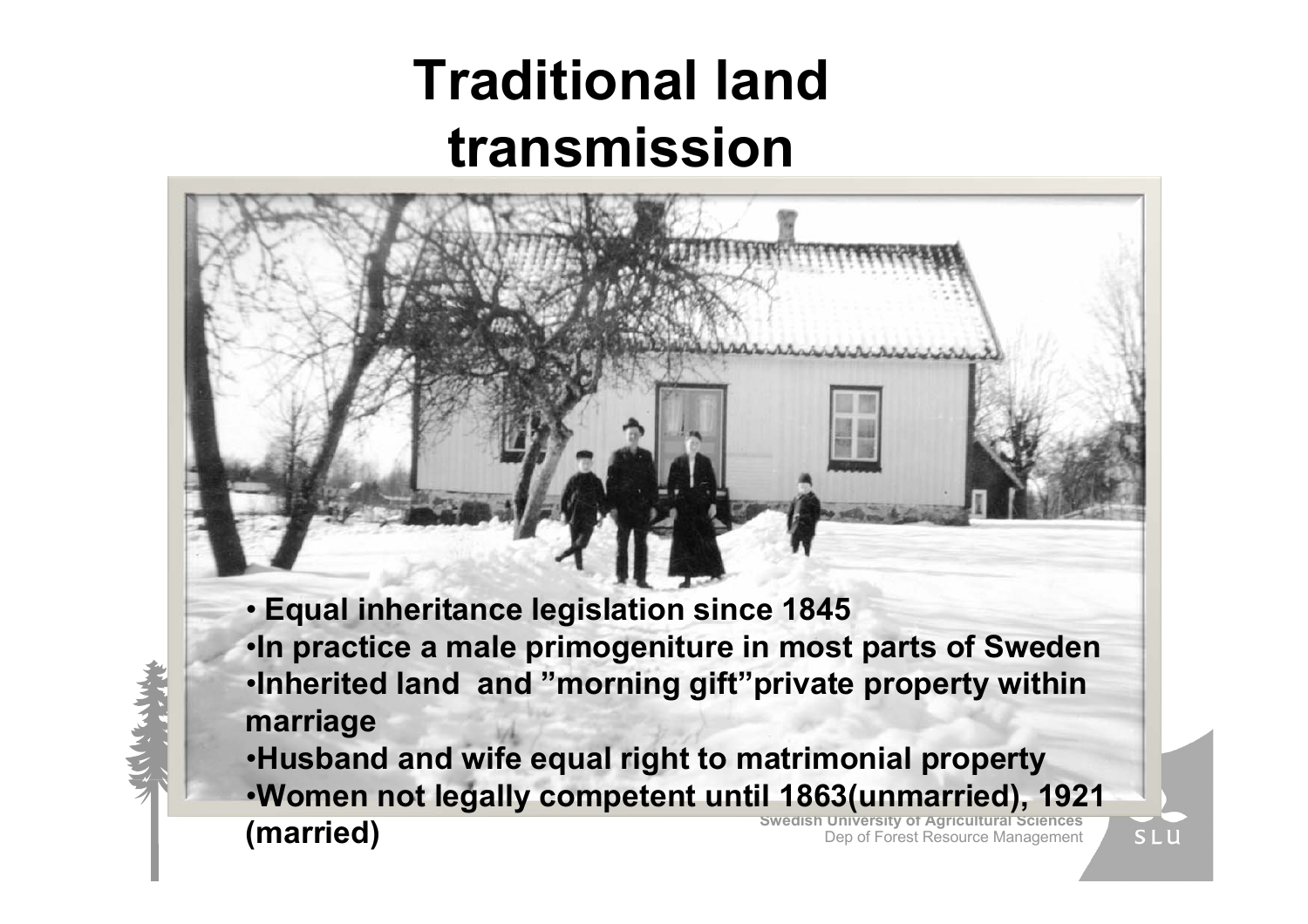### **Material & Method**

- $\bullet$ Data for all conveyances in Sweden for the period January 2005 to September 2007 provided by the National Land Survey of Sweden
- $\bullet$  In total almost 30,000 conveyances (inheritance, legacy, purchase and relative purchase
- •Data analyzed by gender and type of conveyance



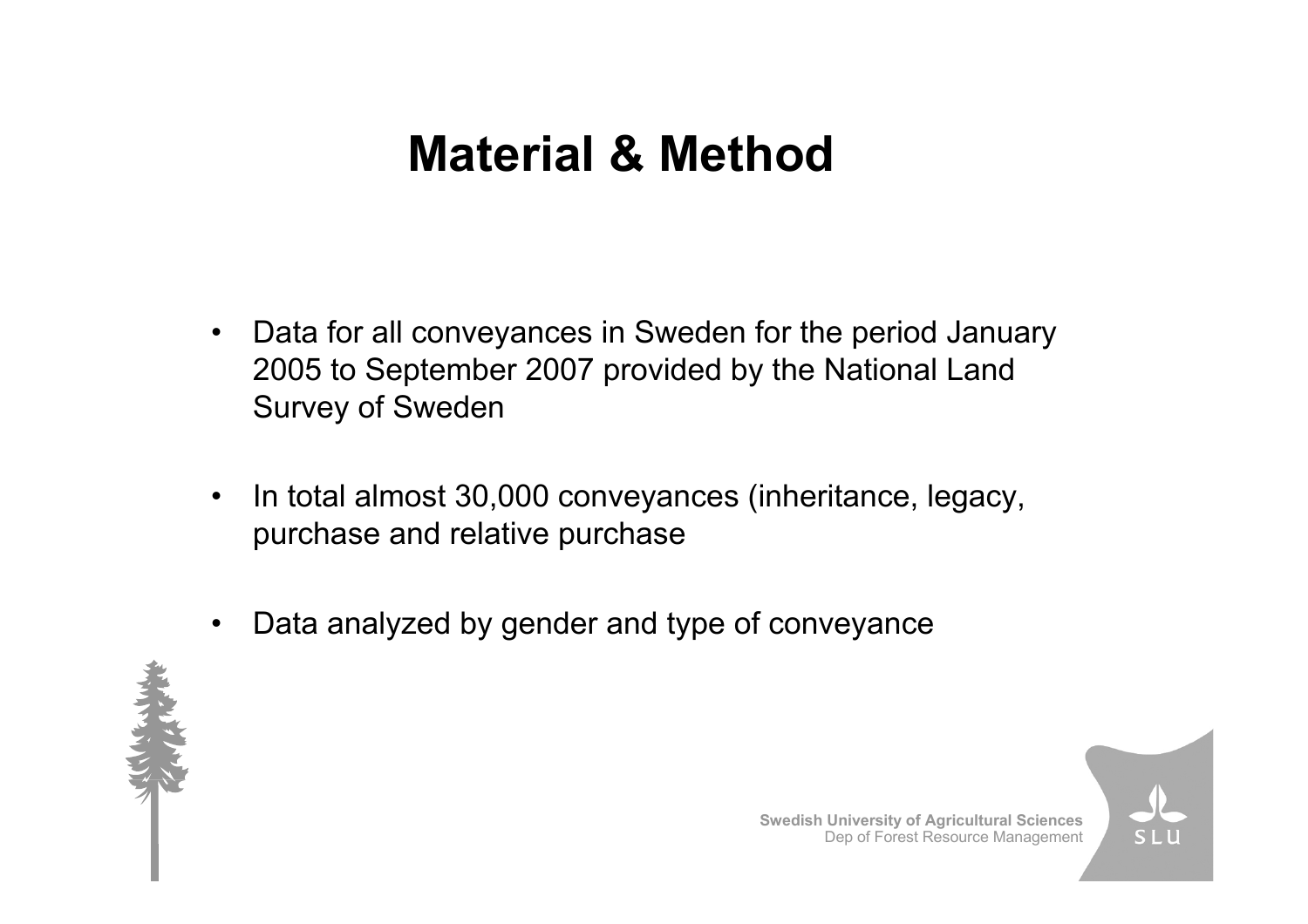## **Results**



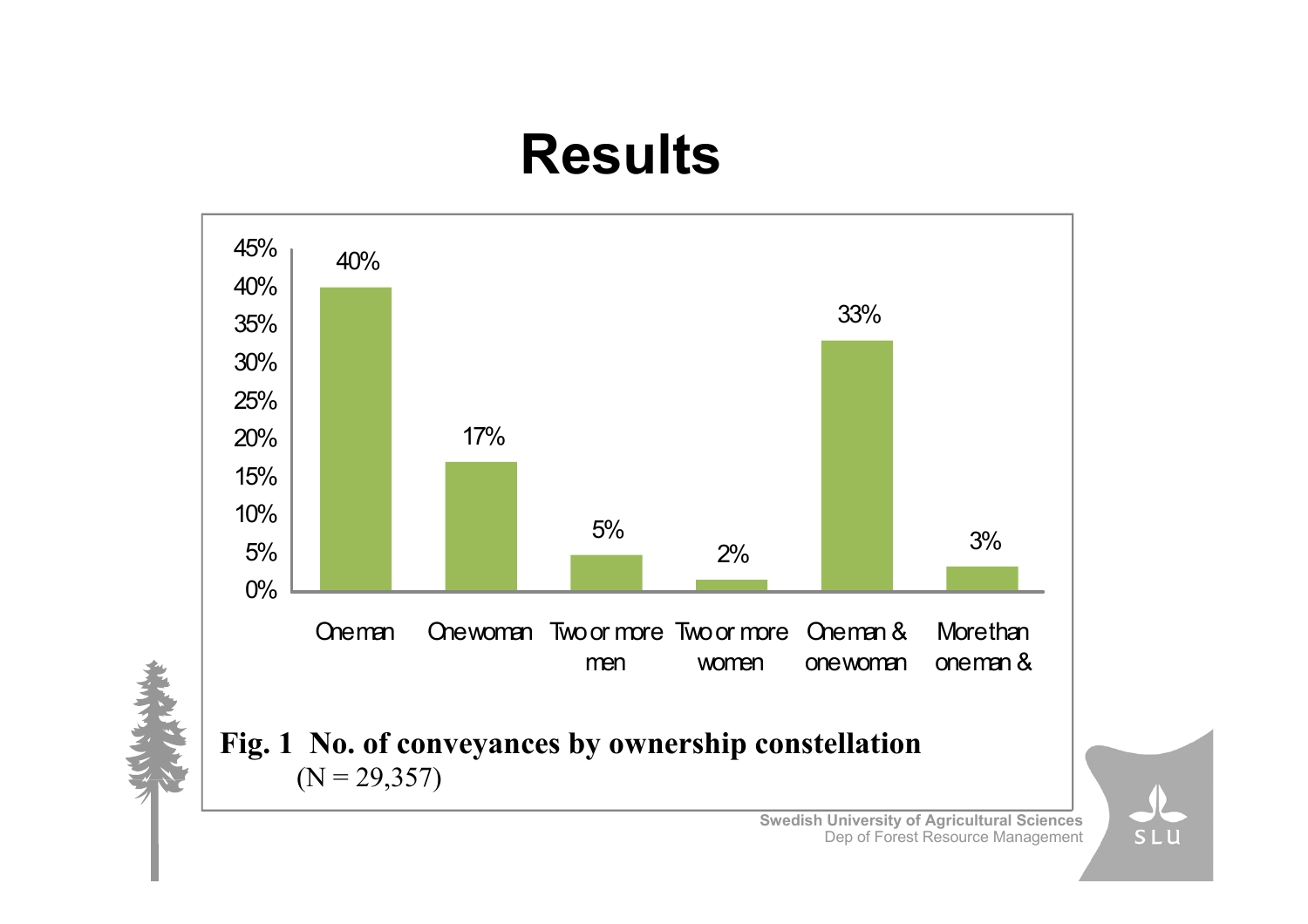#### **Table 1. Conveyances by purchase or gift**

|                              | <b>Purchase</b> | Inherritance &       |
|------------------------------|-----------------|----------------------|
|                              | $(N=17,213)$    | Gift<br>$(N=12,044)$ |
| One man                      | 57%             | 43%                  |
| One woman                    | 29%             | 71%                  |
| Two or more men              | 53%             | 47%                  |
| Two or more women            | 17%             | 83%                  |
| One man & one woman          | 83%             | 17%                  |
| More than one man &<br>woman | 34%             | 66%                  |



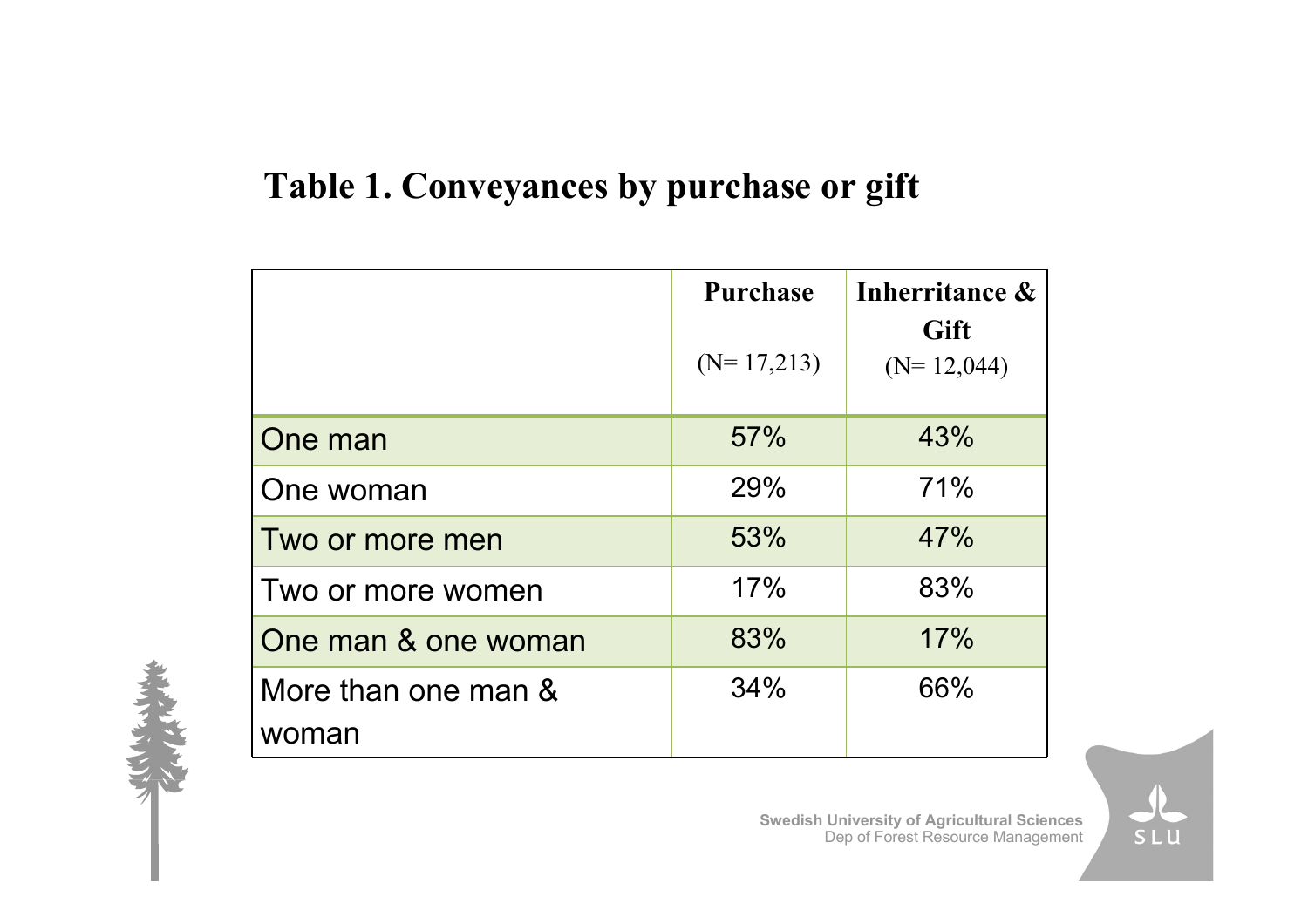#### **Conclusions & consequences?**

- Inheritance or gift is the most common way of conveyances for women (3/4 of the cases) , while purchase (relative purchase) is the most common for men  $($ >  $\frac{1}{2}$  of the cases) and for couples  $(4/5)$ .
- In case of purchase, the new owner need money in order to pay the property. In case of inheritance or gift not.
- Parents that in advance plans for a "smooth" transfer tend to postpone harvesting in favour of the next owner.
- When purchasing, the tax rules allows the new owner to cut and sell timber for  $\%$  of the purchase value without taxes.
- **Swedish University of Agricultural Sciences** Dep of Forest Resource Management ■ Type of conveyances has an impact on forestry activity which may explain why female forest owners harvest less than male forest owners